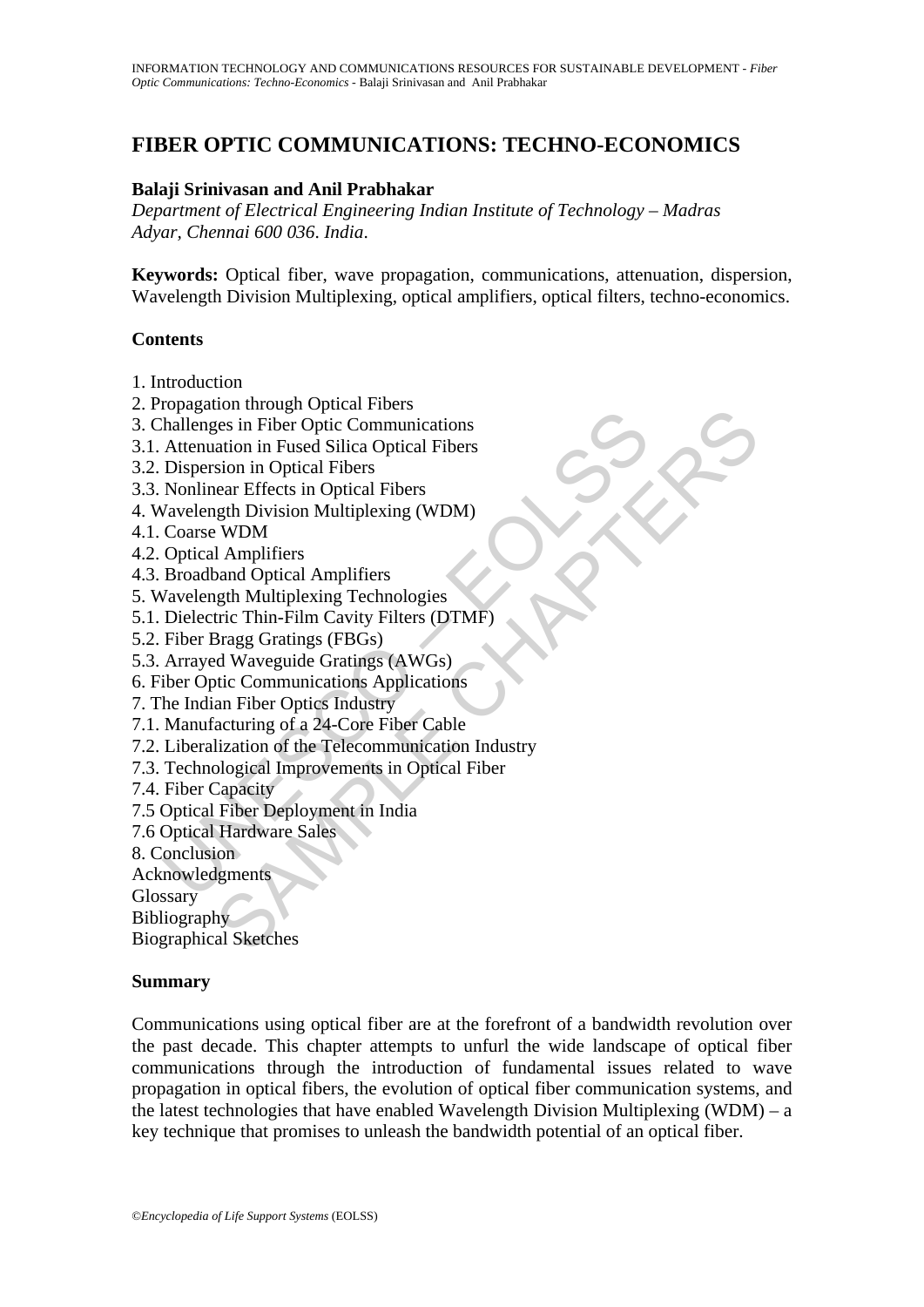The latter part of this chapter is aimed towards describing the techno-economics aspect of optical fiber communications, particularly in India. This discussion reviews the growth of the optical fiber industry in India, while pointing out the scale of deployment of optical fiber communication systems/networks. Finally, the worldwide demand for optical equipment is presented and a projection of the specific demand from India is discussed.

# **1. Introduction**

We are living in an era that is seeing tremendous demand for bandwidth, at the center of which are optical communications using fine strands of glass fibers. The birth of the optical fiber has literally revolutionized the field of communications over the past few decades. However, the concept of optical communications is not new by itself. Early communication systems employed by man constituted mirrors reflecting sunlight and smoke signals. Visible light in free space acted as the carrier, the mirrors or smoke signals were the information being transmitted on the carrier while the human eye acted as detector. These primitive communication systems consisted of manual modulation schemes and their bandwidth was severely limited e.g. the rate at which one could transmit information was limited by man's ability to turn on and off the smoke signal.

munication systems employed by man constituted mirrors reflected as the carrier, the signals. Visible light in free space acted as the carrier, the als were the information being transmitted on the carrier while the effect about the modulation bare sures are the information systems employed by man constituted mirrors reflecting sumlight<br>aals. Visible light in free space acted as the carrier, the mirrors or sn<br>e the information being transmi Modern day communications were shaped by the invention of the telephone in the  $19<sup>th</sup>$ century which enabled the transmission of voice and data over copper lines. Man learnt how to communicate over long distances through electronic modulation of a carrier frequency accompanied by improvements in our mathematical understanding of signal processing. However, the modulation bandwidth or the information carrying capacity continues to be limited by the carrier frequency and we progressively aspire to use higher carrier frequencies. With the advent of radio waves, the world has seen the birth of radio, television, cellular phones, radar, microwave links, and satellite communications using carrier frequencies spanning from a few kHz to tens of GHz.

From the above perspective, the use of optical frequencies (few THz) is a natural extension. However, this was not an option until the invention of the laser in the 1960s due to the lack of access to a controlled coherent light source as a carrier. Even after the invention of the laser, its use for communication purposes was limited by its bulkiness. Moreover, optical communications using such lasers had to be carried out over free space, which meant that they were susceptible to losses due to fog and rain, are limited to line of sight operations and pose serious eye safety issues.

The drawback related to the bulkiness of the laser was alleviated by the invention of compact, efficient semiconductor lasers in the 1970s. Almost concurrently, optical fibers were demonstrated with <20 dB/km loss by scientists at Corning Incorporated. These events marked the birth of fiber optic communications. Apart from being a transmission medium that could be easily routed along a desired path, it was unaffected by atmospheric conditions, had a low transmission loss (0.2 dB/km at 1550 nm), a large bandwidth (few THz), negligible electromagnetic interference (EMI), and very low cross-talk  $(<$  -30dB) from neighboring fibers.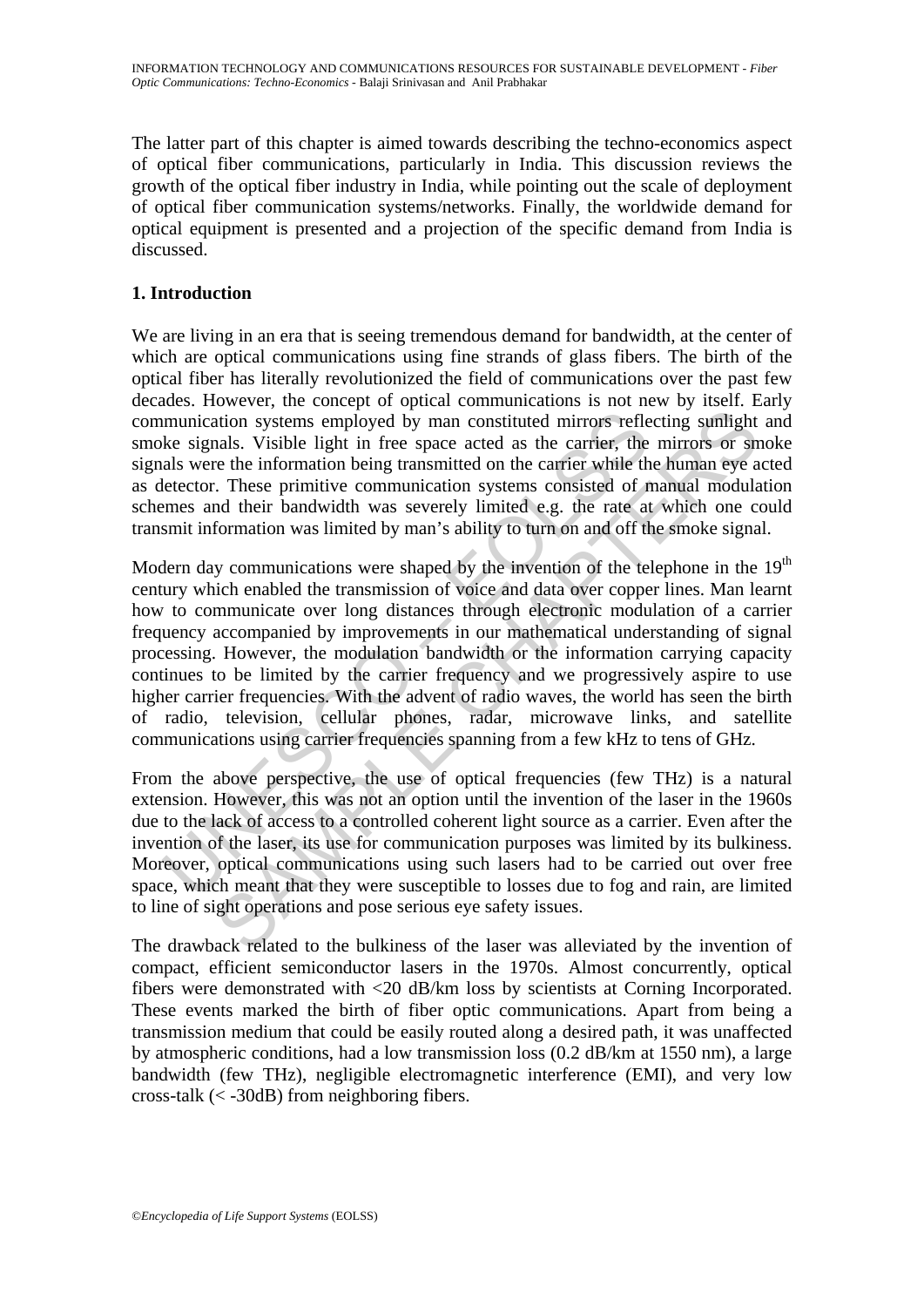

Figure 1. Attenuation as a function of frequency for different waveguides. Optical fibers have the lowest attenuation and largest bandwidth.

Figure 1 compares the loss of several waveguides as a function of frequency. It clearly illustrates the fact that the optical fiber is one of the lowest loss transmission media available for communications.

#### **2. Propagation through Optical Fibers**

An optical fiber consists of three regions namely, the core, the cladding and a protective buffer region. The first two are made of fused silica glass with ultra-high purity, whereas the buffer is typically made of acrylate and is used for mechanical protection. The principle of light propagation in optical fibers may be roughly described to be due to total internal reflection at the core-cladding interface.



Figure 2. Structure and types of optical fibers. Multimode fibers typically have much larger core diameter compared to single mode fibers.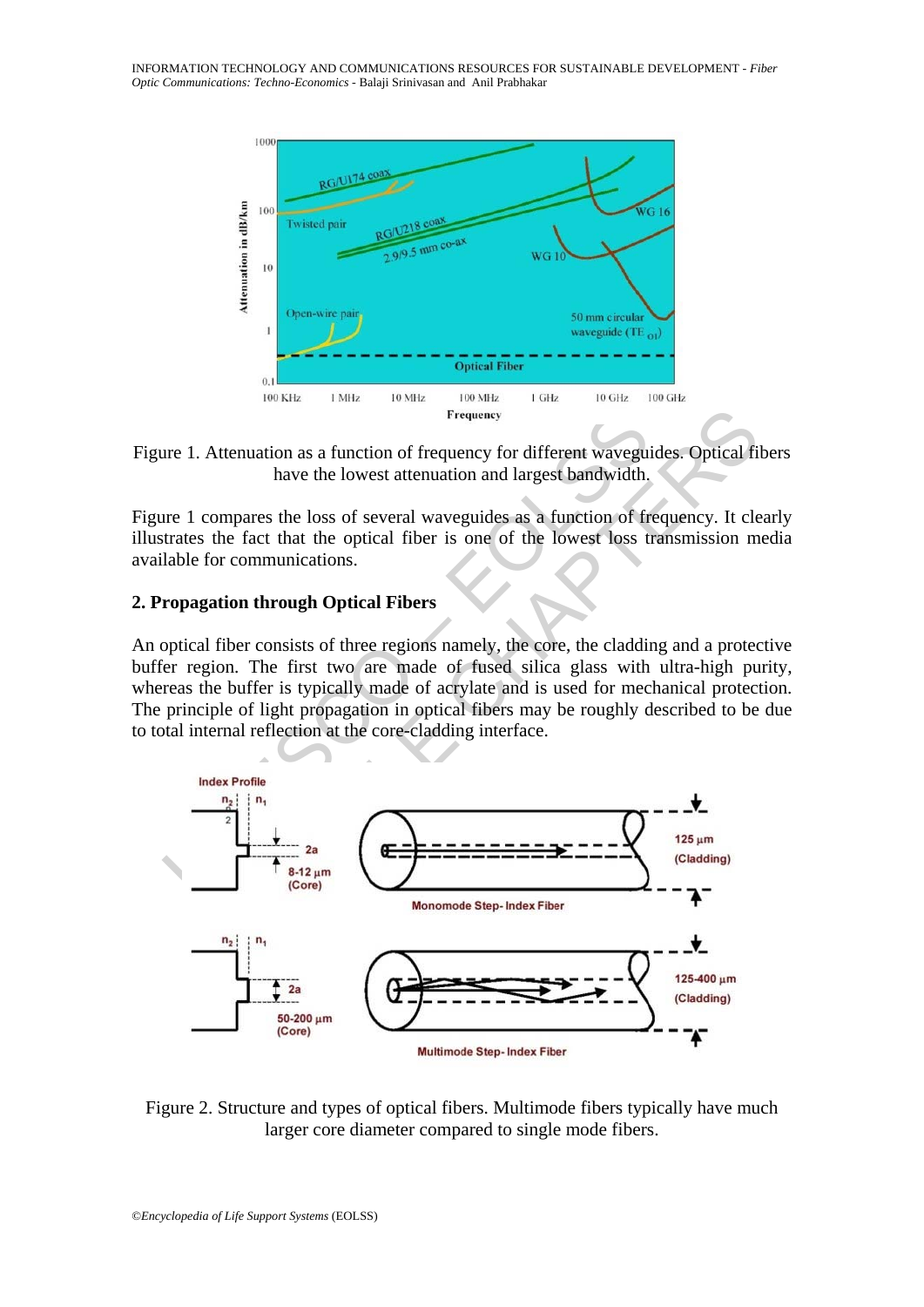Optical fibers may be broadly classified as single-mode and multi-mode fibers. The modes of an optical fiber refer to the electromagnetic field configurations supported by the optical fiber. Loosely speaking, the modes may be viewed as unique paths of wave propagation. Multimode fibers capable of supporting several modes typically have 50- 100 μm core diameter. Such a large core diameter facilitates efficient coupling of light from even incoherent sources of radiation such as semiconductor light emitting diodes (LEDs). However, such fibers suffer from significant inter-modal dispersion, which limits the bandwidth supported by the fiber.

wn pictorially through the ray diagram in Figure 2 for the multigy coupled into the fiber is distributed over several modes eac<br>al times at the destination, the resultant pulse looks broadened. Steel fifore in Figure 2. H So the curve and the ray diagram in Figure 2 for the multi-mode fiber. See the curve that the curve is detected over several modes each having differed into the fiber is distributed over several modes each having differed Inter-modal dispersion in multimode fibers is due to the fact that different modes travel different effective distances in the fiber. For example, the fundamental mode traverses a near-parallel path with respect to the fiber axis, whereas a higher order mode traverses a much steeper angle. Thus the higher order mode arrives at a much later time. This is shown pictorially through the ray diagram in Figure 2 for the multi-mode fiber. Since energy coupled into the fiber is distributed over several modes each having different arrival times at the destination, the resultant pulse looks broadened. Such broadening is averted if only the fundamental mode is supported by the fiber as shown in the single mode fiber in Figure 2. However, this means that the fiber core diameter is in the order of a few microns and hence coupling light into fiber is challenging. Moreover, the bandwidth of single-mode fibers is limited by a more subtle intra-modal dispersion effect viz. chromatic dispersion, which will be elaborated in the following section

# **3. Challenges in Fiber Optic Communications**

As in any communication system, the key challenges in fiber optics are: (i) Attenuation and (ii) Dispersion. Nonlinear effects in optical fibers are also becoming increasingly important and will be discussed later in this section.

# **3.1. Attenuation in Fused Silica Optical Fibers**

Attenuation refers to the loss of signal during transmission, which limits the capability of the receiver to distinguish the signal from noise and thereby the transmission distance. Suppose optical power of 0 dBm is coupled into an optical fiber, which has an attenuation of 1 dB/km at the transmission wavelength and the signal is collected at the receiver having a noise floor corresponding to –60 dBm. If we ignore the effects of dispersion and assume that a signal-to-noise ratio of 20 dB is to be achieved for reliable detection, then the total length of the link is limited to 40 km.

Note that the optical fiber attenuation in the above example was mentioned for a particular wavelength. This is due to the fact that as in all waveguides, the optical fiber attenuation is a function of frequency/wavelength. In an optical fiber, the attenuation is primarily due to the glass material although the construction of the optical fiber can also play a role through bending losses, specifically in single-mode fibers. The bending losses become relevant at wavelengths much longer than the design wavelength, where a significant portion of the fundamental mode travels in the cladding and is susceptible to losses at the cladding-buffer boundary. On the other hand, if the transmission wavelength is much shorter than the design wavelength the optical fiber allows more than one mode to propagate in the fiber core.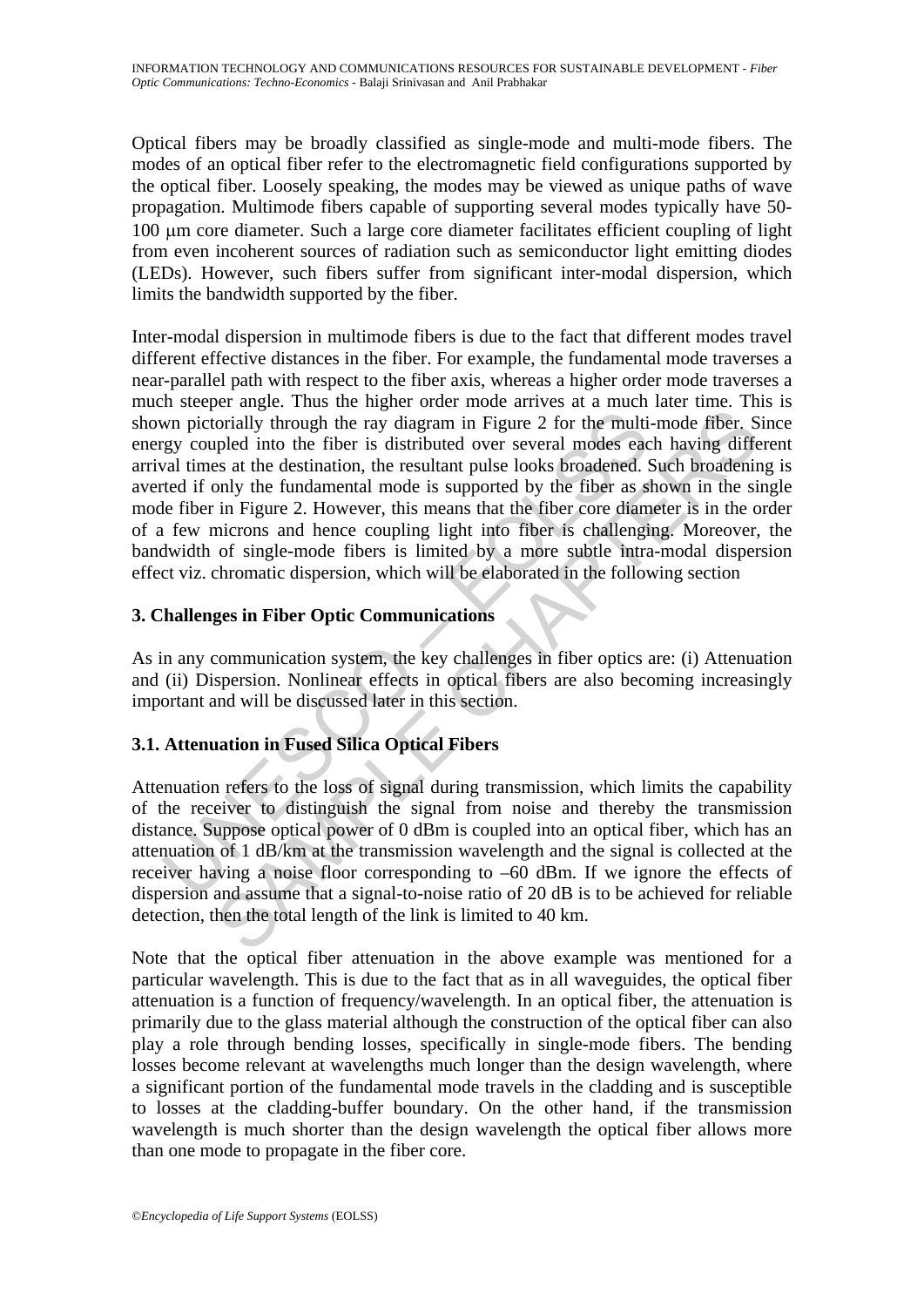So, what is the basis of material attenuation for the fiber at optical frequencies? To understand this, let us refer the attenuation spectrum of a typical fused silica optical fiber illustrated in Figure 3. Note that the attenuation values mentioned in Figure 3 are only rough estimates provided to give a general feel for the reader. At the higher frequencies corresponding to shorter wavelengths, the fundamental limitation is due to Rayleigh scattering. As we all know, Rayleigh scattering is the reason why the sky appears blue on a clear, sunny day. Sunlight incident on fine particles that are of sizes comparable to the wavelength of light  $(\lambda)$  suspended in air gets scattered at a rate of  $1/\lambda^4$ . Thus blue color, which is of shorter wavelength compared to other visible colors is scattered much more strongly and results in the sky appearing blue. Similarly, Rayleigh scattering in glass optical fibers is due to structural inhomogeneities and defects formed during fiber fabrication.



Figure 3. Attenuation spectrum of a fused silica optical fiber illustrating the dominant attenuation mechanisms in the different spectral regions and the spectral windows used for communication.

Another attenuation mechanism in an optical fiber that provides the basis for the fundamental limitation in the longer wavelength side is the absorption due to vibrational resonance associated with silicon-oxygen bonds in the fused silica glass. This absorption edge meets the Rayleigh scattering curve at 1.55 μm, thereby providing the lowest attenuation at that wavelength for fused silica glass fibers. Using ultra-pure material processing techniques, the commercial optical fibers provide only 0.2 dB/km loss at 1.55 μm. The other important attenuation feature that is present in most optical fibers buried in the ground today is the hydroxyl (OH) absorption peak at around 1.4 μm. The process of fiber fabrication will invariably introduce moisture in the glass, which has a fundamental overtone peaking at 2.8 μm. The first overtone of this OH absorption peak occurs at 1.4 μm. This peak defines two spectral windows on either side of it viz. the 1.3 μm window and the 1.55 μm window for optical communications using fused silica fiber.

Although the above argument points to communications at either the 1.3 μm or the 1.55 μm window, early optical fiber communication systems were based at around 0.85 μm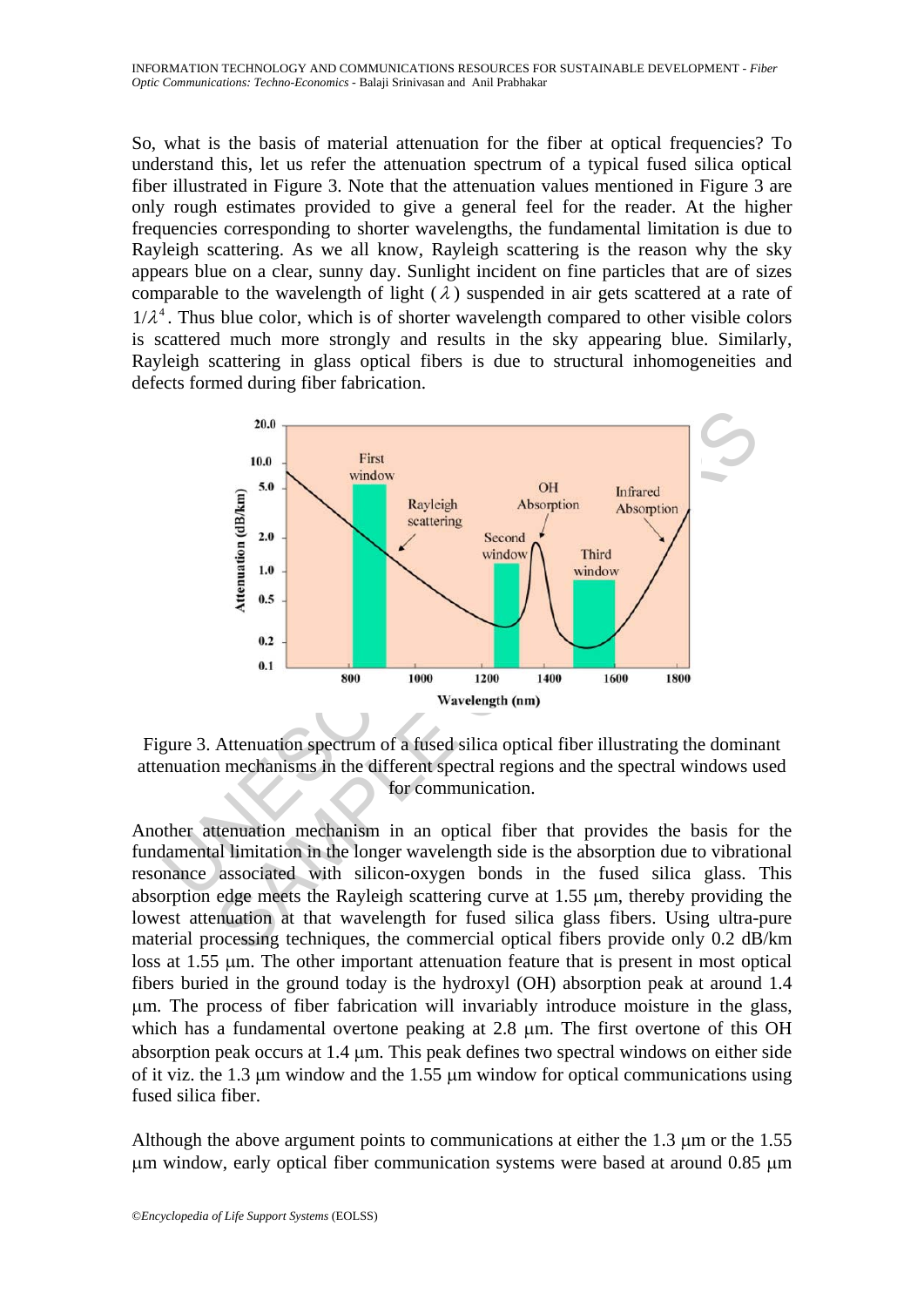since it coincided with the availability of GaAs-based semiconductor lasers and Silicon PIN photodiodes at that time. For reasons that will become obvious in the following section, second generation systems utilized the 1.3 μm window. As such, it was not until the 1990s that third generation systems based on the 1.55 μm window became popular. Recent advances in the fiber fabrication processes have helped to reduce the OH absorption, resulting in the development of the Zero Water Peak (ZWP) optical fiber. This development has opened up the possibility of utilizing the entire spectral window spanning 1280-1620nm for fiber optic communications.

### **3.2. Dispersion in Optical Fibers**

As mentioned earlier in this section, the other serious challenge in optical fiber communications is dispersion. Dispersion refers to the broadening of pulses used to convey information. This is a problem in digital transmission as it may cause intersymbol interference (ISI). Dispersion in optical fibers manifests as Inter-modal dispersion, Intra-modal or Chromatic Dispersion, and Polarization Mode Dispersion. We already discussed the origin of inter-modal dispersion, which is the major bandwidth limitation in multi-mode fibers. As pointed out in that section, such a dispersion mechanism is eliminated in single-mode fibers.



Figure 4. Illustration of (a) the effect of chromatic dispersion due to propagation in an optical fiber and (b) the origin of chromatic dispersion in optical fibers.

Chromatic dispersion is a major bandwidth limiting factor in single-mode fibers. Let us refer to Figure 4a for an illustration of the effect of chromatic dispersion. We know that information is transmitted in optical fibers as light pulses. If we observe the frequency content of the pulse, we find that it consists of a finite band of frequencies/wavelengths. For simplicity, let us assume that the pulse has blue  $(B)$ , yellow  $(Y)$ , and red  $(R)$ wavelengths. In the time domain, this manifests itself as a combination of these colors in any time slice of the pulse. As this pulse propagates through an optical fiber having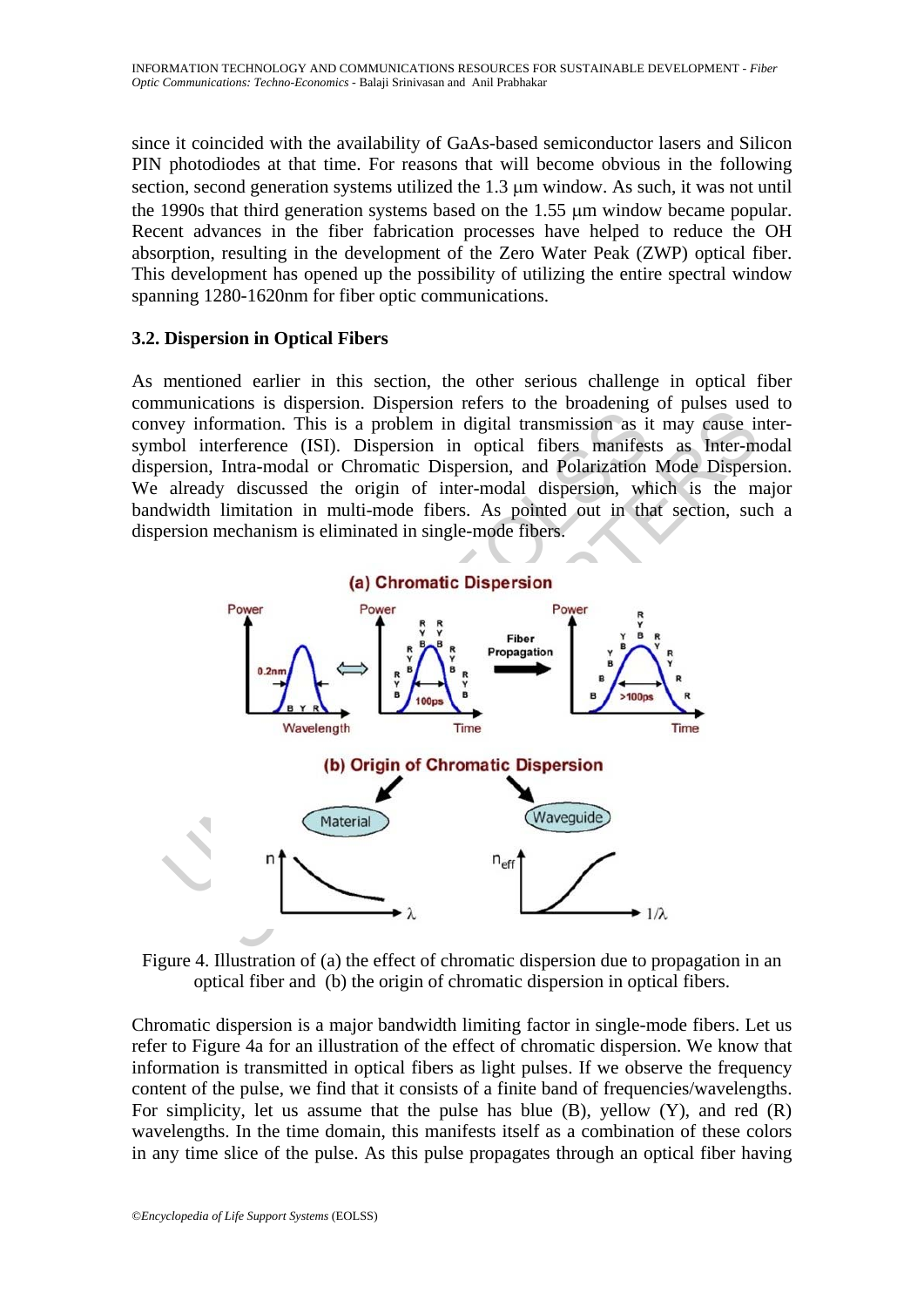finite amount of chromatic dispersion, the blue part of the pulse sees a higher refractive index and is slowed down with respect to the yellow and red parts. Similarly the yellow color is slowed down with respect to the red color of the pulse. Due to the different velocities at which each color travels, they arrive at different times at the destination thereby effectively broadening the pulse.

As shown in Figure 4b, the origin of chromatic dispersion may be traced to two distinct mechanisms: (1) variation of refractive index of silica glass with respect to optical wavelength/frequency and (2) variation of the fraction of energy propagating in the core versus cladding with respect to optical wavelength/frequency. The former is due to property of the material is hence termed as "Material Dispersion", whereas the latter is a consequence of the waveguide design and hence is called "Waveguide Dispersion". The left side of Figure 4b illustrates roughly the dependence of the refractive index of glass as a function of the wavelength. According to this, if the transmitted optical signal consists of a spread of frequencies, the different frequencies will travel at different speeds along the optical fiber.

Similarly, the right side of Figure 4b illustrates the dependence of the effective refractive index seen by the fundamental mode on the wavelength. The effective refractive index is a value between the refractive index of the core and the cladding, and is defined so due to the fact that a portion of the optical mode also travels in the cladding. The effective refractive index value tends towards the cladding refractive index for longer wavelengths and approaches the core refractive index for shorter wavelengths. Thus, different wavelengths in the optical mode travel with different velocities giving rise to pulse dispersion.



Figure 5. Wavelength dependence of dispersion in fused silica optical fibers.

The amount of pulse spreading is dependent on the material and waveguide dispersion as mentioned above through their respective dispersion coefficients, as well as the source linewidth (frequency spread) and the propagation length. The dispersion coefficients are, as such, expressed in ps/nm-km. Figure 5 illustrates the dependence of the material and waveguide dispersion coefficients on wavelength for fused silica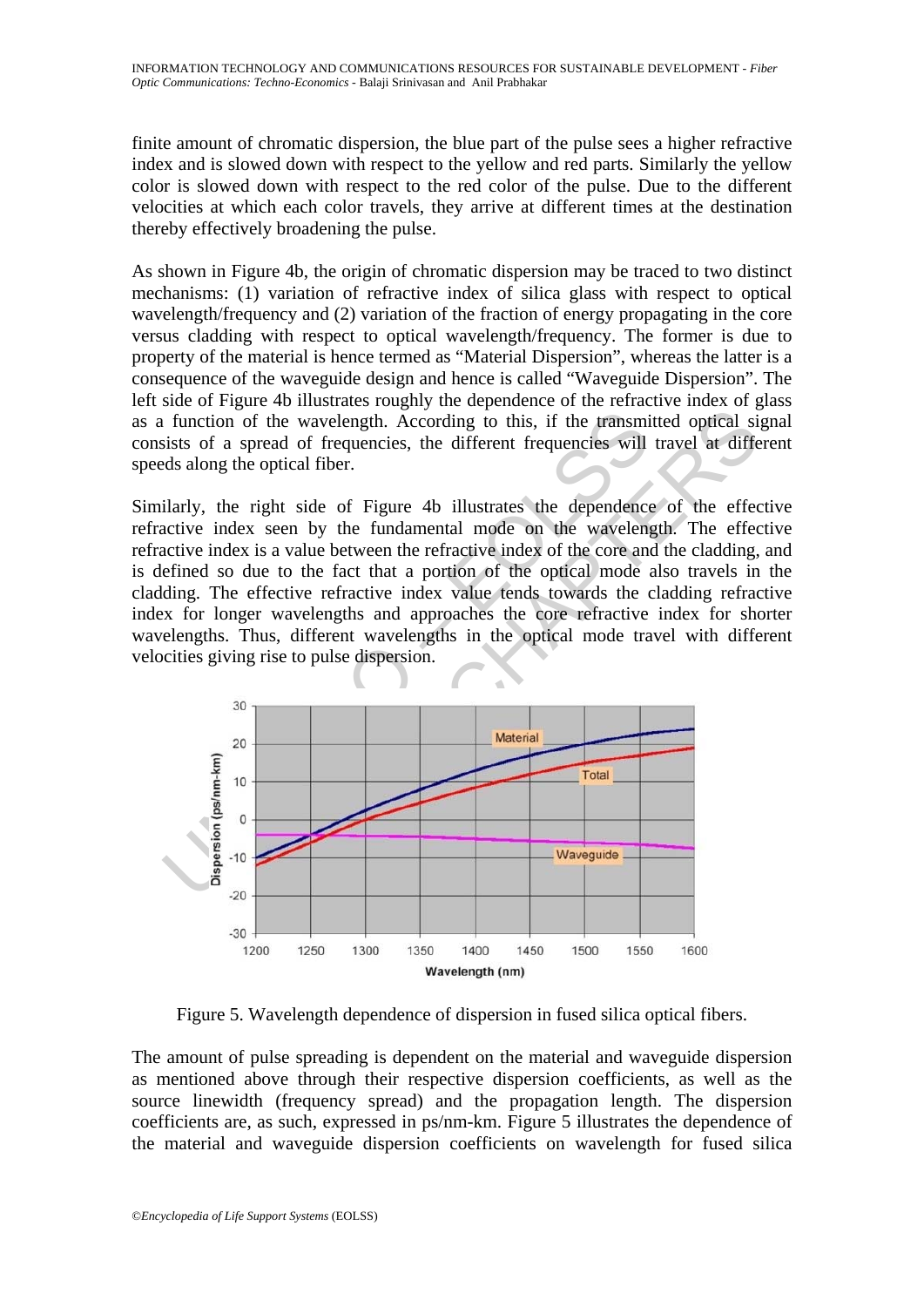single-mode optical fiber (SMF-28) fabricated by Corning Incorporated. The key aspect to note is that the material and waveguide dispersion coefficients have opposite slopes and tend to compensate each other. The total dispersion is the sum of the material and waveguide dispersion coefficients. As seen in Fig 5, the total dispersion is zero at 1310nm, which means that the pulse does not spread at all. This is one of the drivers for second-generation communication systems.

The availability of optical amplifiers and the attractiveness of transmission with the lowest possible attenuation fueled the development of third-generation optical communication systems operating in the 1.55 μm band. However, a key question still remained – does one choose the 1.3 μm band for dispersion considerations or the 1.55 μm band for attenuation considerations? The answer to this lies in the careful observation of the dispersion plot above. The challenge was to move the zero dispersion point to 1.55 μm. This could possibly be achieved through two avenues: (1) move the material dispersion curve towards the right, or (2) push down the waveguide dispersion curve.

Example of the desperation protocole. The changing was obvioured in the U.55  $\mu$ m. This could possibly be achieved through two averserial dispersion curve towards the right, or (2) push down the wall matterial dispersion For an universidant produce. The canneling was to move the zero usised<br>S5  $\mu$ m. This could possibly be achieved through two avenues: (1) move<br>spersion curve towards the right, or (2) push down the waveguide disper<br>spersi The material dispersion curve could be shifted to the right through careful use of dopants. Germania is one such dopant that is already used in fibers to increase the core refractive index. By increasing the germania content, the zero dispersion point was found to shift to the right by about 10 nm. But this was still well short of the desired range ( $> 200$  nm). At this point, several scientists around the world came up with different waveguide designs that pushed down the waveguide dispersion curve as a function of wavelength. Examples for such design are the high delta fiber in which the core diameter is reduced and the refractive index increased, and the depressed cladding fiber in which a low refractive index ring surrounds the core area. Since such fibers produced a zero dispersion point at 1.55 μm, they were termed as "Dispersion Shifted Fibers" (DSF). By changing the slope of the waveguide dispersion through appropriate designs, one can also flatten the total dispersion over a range of wavelengths. Such fibers are called "Dispersion Flattened Fibers" (DFF).

An alternative approach to tackling the dispersion issue in regular single-mode fibers is by the use of a dispersion compensation technique. In this approach, the dispersion accumulated is carefully managed along the link by inserting elements which have a dispersion slope that counters that of the regular single mode fibers. A popular way of accomplishing the dispersion management is through the deployment of dispersion compensating (DC) fibers, which use high  $GeO<sub>2</sub>$  concentration in the fiber core to achieve the negative dispersion slope.

 A serious drawback of such a scheme is that these fibers exhibit significant insertion losses and their relatively small mode field diameter results in their being more susceptible to nonlinear effects when compared with regular single-mode fibers. A more recent development is the use of chirped fiber Bragg gratings (FBGs) for dispersion compensation. The specific working principle of fiber Bragg gratings is explained in detail later. The idea is that the chirping of the grating period results in different wavelength channels being reflected from different parts of grating, thereby introducing a differential group delay that counters the dispersion accumulated in the incident pulse.